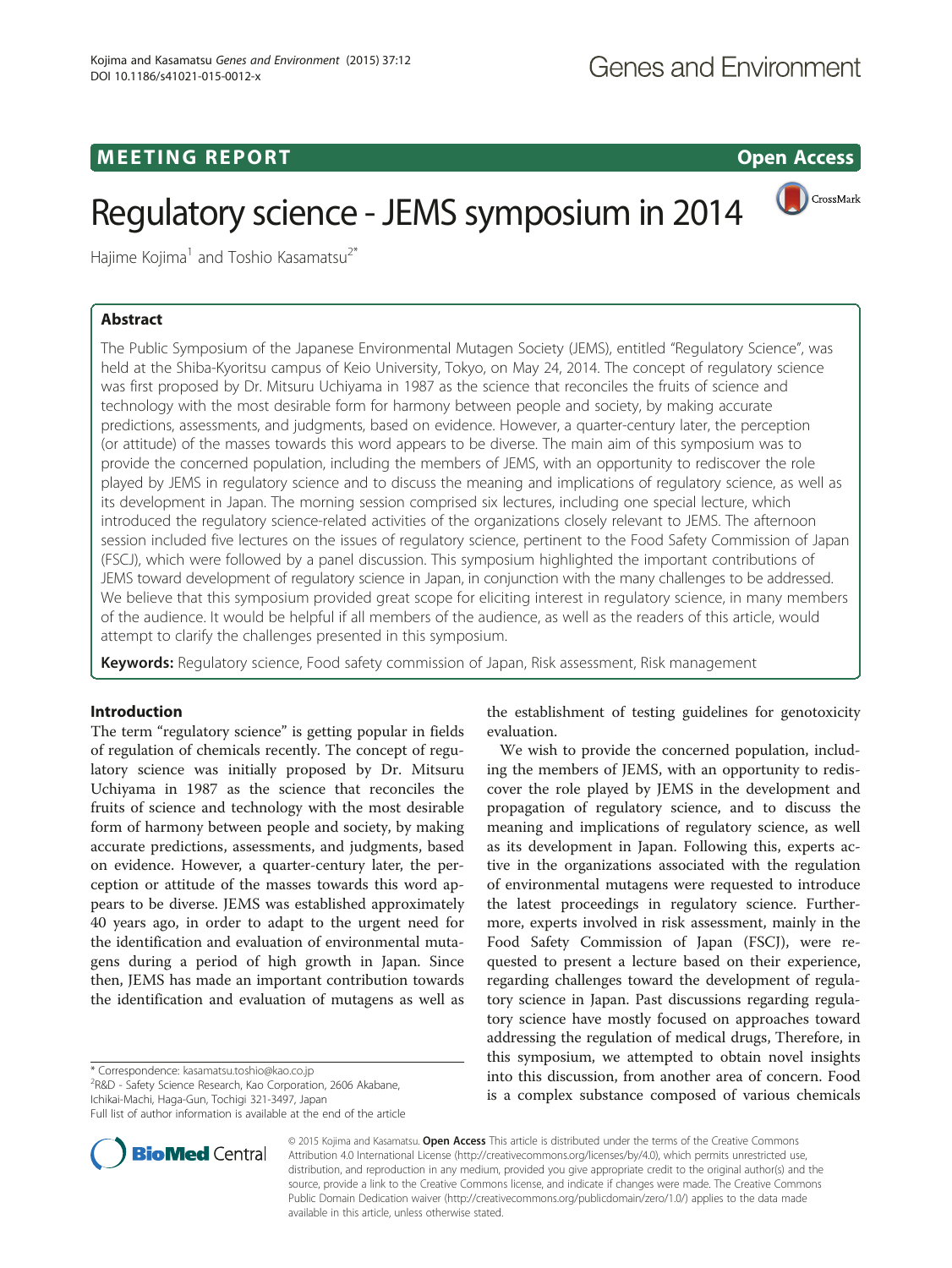(nutrients) with a large level of exposure, i.e., large quantities of food chemicals are ingested compared to chemicals comprising medical/pharmaceutical products. In addition, food is ingested by a large proportion of the population, whereas only a small subset of these intake drugs/pharmaceuticals. Therefore, different approaches and/or challenges must be applied to assure food safety, in the context of regulatory science. Accordingly, a panel discussion was held with the lecturers, in order to improve their understanding of the challenges faced by the regulatory science organizations in Japan. This was accomplished via the exchange of views and ideas with the audience.

#### Summary of the presentations

Eleven experts gave lectures on the various aspects of regulatory science in this symposium. This section provides summaries of the lectures presented by nine experts. The contents of the lectures by Drs. Takei and Kanno are provided as short reviews in the same volume of Genes and Environment [\[1](#page-7-0), [2](#page-7-0)].

## "Practice of regulatory science at the National Institute of Health Sciences" by Dr. Tohru Kawanishi, National Institute of Health Sciences (NIHS)

Over a quarter of a century has passed since the proposition by Dr. Mitsuru Uchiyama, the former Director-General of the NIHS, that regulatory science is the science that reconciles the fruits of science and technology with the most desirable form for harmony between people and society, by making accurate predictions, assessments, and judgments, based on evidence [[3\]](#page-7-0). During this time, regulatory science has been utilized to form the basis for research concerning the evaluation of quality, efficacy, and safety of pharmaceuticals, biologicals, medical devices, regenerating products, etc., in the field of evaluation of medical products. In addition, regulatory science assisted in the establishment of guidelines for the development and review of these products. In the field of food safety, regulatory science has been defined as the science that supports risk analysis, which is used to develop an estimate of the risks to human health and safety, identify and implement appropriate measures for the control of these risks, and communicate with stakeholders regarding the risks and the applied preventive measures. Moreover, the promotion of regulatory science has been highlighted in the Japanese policy papers in recent years. Dr. Kawanishi summarizes the rationale and background behind RS development. In addition, the regulatory science-related activities of NIHS have been introduced.

Advanced medical technologies must be developed for the establishment of an ultra-aging society in Japan, where people can enjoy long and healthy lives. In order

to facilitate this, a national policy for research, development, and promotion of medical products, and the improvement of research and development (R&D) environments for R&D is currently being formulated. In Japan, many ideas for the development of pharmaceuticals have originated from academia including universities. However, almost all of the cutting-edge medical products are first commercialized in Europe and the United States, resulting in a so-called drug lag and device lag in Japan. One of the major reasons being highlighted for this is the insufficiency in the regulatory system, including the application for and processing of government approvals. In order to overcome this problem, the "Japan Revitalization Strategy (June 2013)" emphasizes the enhancement and promotion of regulatory science, which supports the R&D of medical products of Japanese origin. In addition, Act on promotion of healthcare policy, which would be enforced in the autumn of 2014, includes Article 13–2: In order to promote science (= regulatory science) touching the appropriate and rapid predicts, assessments, and judgments of their quality, efficacy and safety on the basis of scientific evidence on the occasion of the practical use of medical products, the state shall (a) establish necessary organizations; (b) secure and train necessary human resource, and improve their quality; and (c) take other measures.

Currently, the NIHS is focusing on three priority subjects: 1) regulatory science research, supporting the R&D of cutting-edge medical products, 2) regulatory science research in order to ensure the safety of food and chemicals in living environment, and 3) regulatory science that enhances the ability to perform the required tests and investigations in Japanese laboratories. According to the policy described above, the divisions in the NIHS related to medical products have initiated regulatory science research in 2012 to improve the developing environment of innovative medical products. These innovative medical products include nano-medicines, fully engineered protein drugs, nucleic acid drugs, gene-therapy drugs, cell-therapy products, and tissue-engineered medical products. The current focus of the regulatory science research is the development of point-to-consider documents to evaluate the quality and non-clinical safety of these products. These documents will also summarize the conditions for the first in-human trial, especially from the quality and nonclinical safety evaluation standpoints. The standard methods for the evaluation of quality, efficacy, and safety of these products have also been developed.

## "Global trends in regulatory safety assessment" by Dr. Hajime Kojima, Japanese Center for the Validation of Alternative Methods, Division of Pharmacology, Biological Safety Research Center, NIHS

Recent international projects concerning regulatory safety assessment of chemicals include Tox21 [[4\]](#page-7-0), ToxCast<sup>™</sup> [[5](#page-8-0)],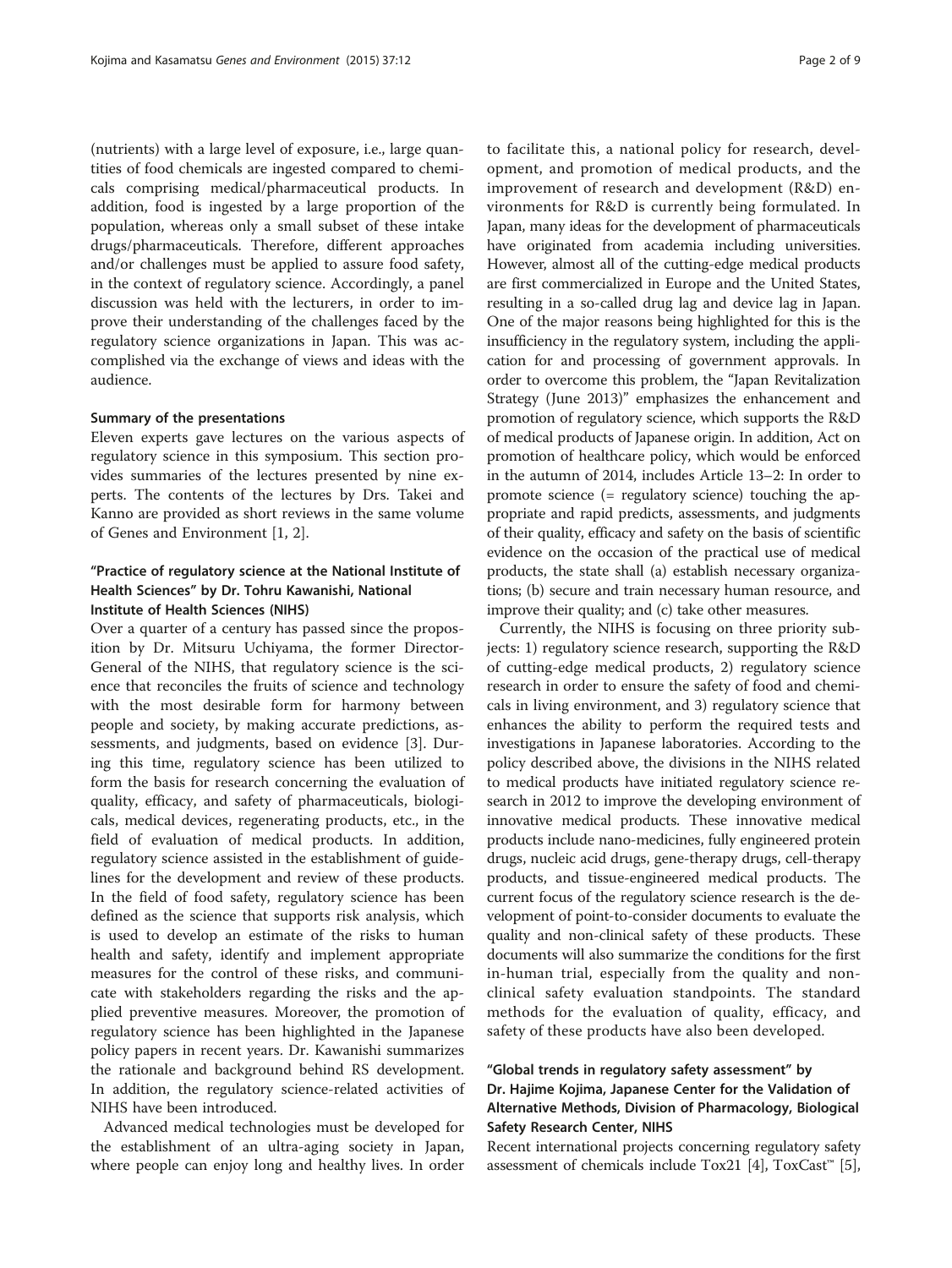SEURAT-1 [[6](#page-8-0)], and ARCH-Tox [\[7](#page-8-0)]. Overviews of these projects were presented at the 9th World Congress on Alternatives and Animal Use in the Life Sciences (WC9) in 2014 [[8\]](#page-8-0), and each is expected to have an impact on future safety assessment of chemicals.

In USA, Tox21 pools federal resources and expertise from the Environmental Protection Agency (EPA), National Institutes of Environmental Health Sciences/National Toxicology Program, National Institutes of Health, National Center for Advancing Translational Sciences, and the Food and Drug Administration in a program that utilizes robotics technology to screen thousands of chemicals for potential toxicity, using screening data to predict the potential toxicity of chemicals and developing a cost-effective approach for prioritizing the thousands of chemicals that need toxicity testing. The Tox21 consortium leverages its partners' resources and expertise to predict more effectively how a collection of 10,000 compounds comprising environmental chemicals and approved drugs will affect human health and the environment.

A major part of the EPA's CompTox research is the Toxicity Forecaster (ToxCast™) [[5](#page-8-0)], which is a multi-year effort launched in 2007 that uses automated chemical screening technologies, known as high-throughput screening assays, to expose living cells or isolated proteins to chemicals. The cells or proteins are then screened for changes in biological activity that may suggest potential toxic effects and eventually potential adverse health effects. These innovative methods have the potential to limit the number of required laboratory animal-based toxicity tests while quickly and efficiently screening large numbers of chemicals.

In the European Union, there is an ongoing long-term strategic initiative called the Safety Evaluation Ultimately Replacing Animal Testing [\[6](#page-8-0)], or SEURAT-1, to promote the intermediate steps that have to be taken before the final goal can be reached. SEURAT-1 will develop knowledge and technology building blocks required for the development of solutions to replace the current repeated dose systemic toxicity in vivo testing used for the assessment of human safety. The SEURAT-1 Research Initiative comprises six research projects, which will run for five years, starting on January 1, 2011. These projects promote close cooperation toward a common goal and combine the research efforts of over 70 European universities, public research institutes, and companies. Collaboration between these six research projects, dissemination of their results, cooperation with other international research teams, and continuous updating of research priorities will be facilitated by a related coordination and support action project called "COACH".

A project in Japan called ARCH-Tox for the Future Chemicals Management Policy: Research and Development

of in vitro and in vivo Assays for Internationally Leading Hazard Assessment and Test Methods is being supported by the Ministry of Economy, Trade and Industry (METI) [[7](#page-8-0)]. This project aims to establish in vitro test methods for speedily and efficiently assessing the endpoint of 28-day repeated dose toxicities, hepatotoxicity, nephrotoxicity and neurotoxicity, and will promote close cooperation toward a common goal and combine the research efforts of six or more Japanese universities, public research institutes, and

Also, the OECD continues its efforts to make better use of increased knowledge on the means by which chemicals induce adverse effects in humans and wildlife through Adverse Outcome Pathways (AOPs) [\[9](#page-8-0)]. Its efforts are based on knowledge of effective tools for identifying chemicals that need to be regulated. AOPs provide insight into how chemicals induce adverse effects through toxicity pathways and modes of action. Since 2012, the AOP Development Programme at the OECD has been pioneering the establishment of a comprehensive AOP framework for the effective use of mechanistic information in regulatory decision-making.

companies.

As a major step forward towards this goal, joint collaboration between the OECD, EPA, and the European Commission Joint Research Centre launched the Adverse Outcome Pathway Knowledge Base (AOP KB). This is a web-based platform which aims to bring together all knowledge on how chemicals can induce adverse effects, thereby providing a focal point for AOP development and dissemination. The first AOP KB module is the AOP Wiki: an interactive and virtual encyclopedia for AOP development, structured in accordance with the original OECD guidance document and template for developing and assessing adverse outcome pathways (Series No. 184, Series on Testing and Assessment) [\[10](#page-8-0)] and the more recent Handbook for AOP developers [\[11](#page-8-0)].

## "Introduction of ICH and recent topics related to safety" by Dr. Hiroshi Onodera, Pharmaceuticals and Medical Devices Agency

The development of novel medicines must focus on providing patients with safe and effective drugs on a global scale. The marketing of a drug necessitates the regulatory approval of the target country or region. However, since the documents and/or testing protocols required for registration may differ for each country/region, a considerable amount of time and energy might be required, which could result in a drug lag. From the viewpoint of animal welfare, it is important to avoid the unnecessary duplication of animal testing protocols. The International Conference on Harmonisation of Technical Requirements for Registration of Pharmaceuticals for Human Use (ICH) is a framework, which standardizes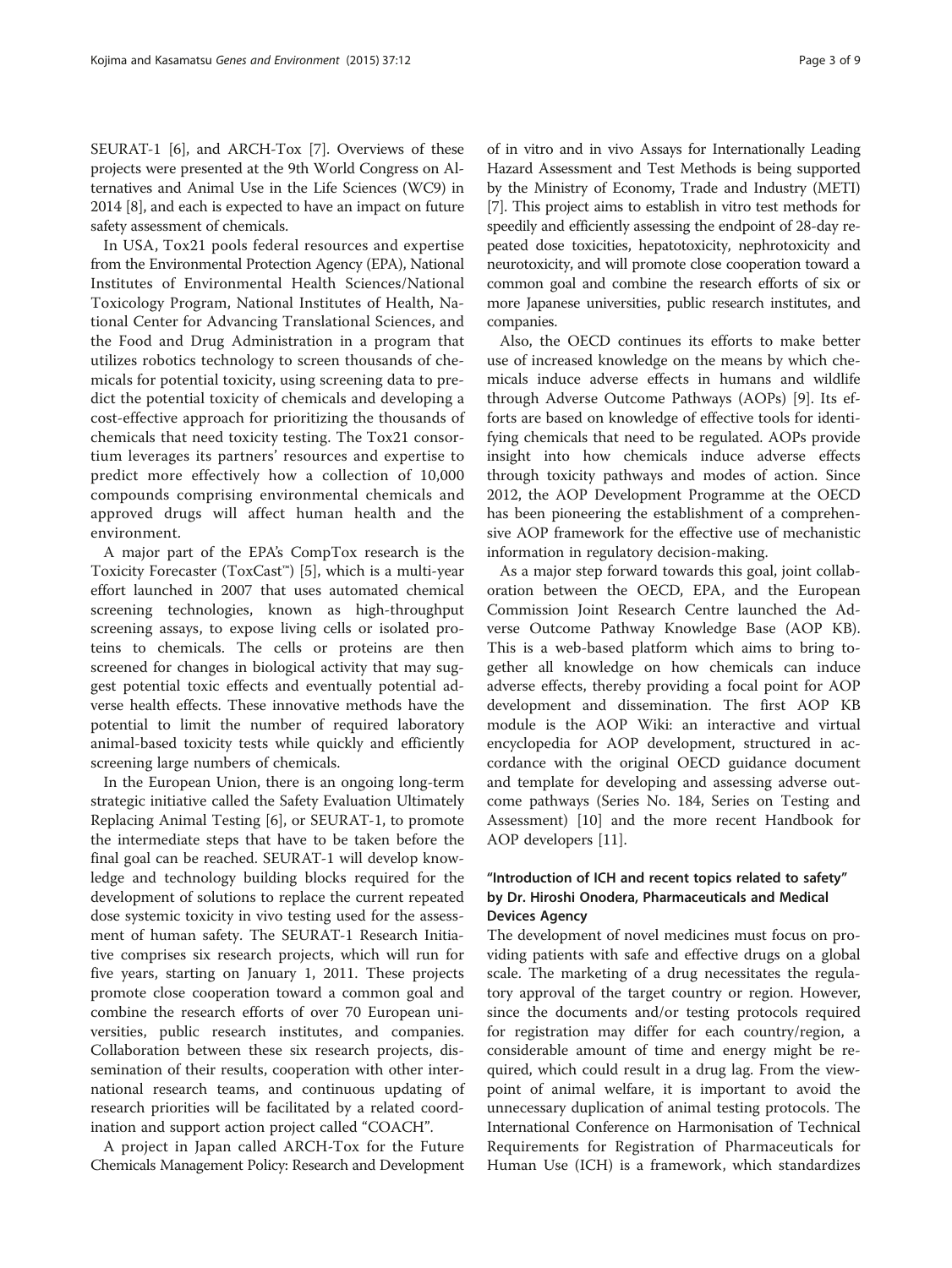such requirements for registration, simultaneously ensuring the approval of safe, effective, and high-quality medicines.

The ICH combines the regulatory authorities and pharmaceutical industries in Europe, Japan, and the US. The ICH Steering Committee (SC) is the governing body that oversees the harmonization activities, while the Expert Working Group (EWG) is charged with the development of a harmonized guideline, based on a scientific consensus among experts. The topics are divided into four categories: quality, efficacy, safety, and multidisciplinary. The harmonization process is common across categories. The submission of a concept paper to the SC is followed by discussions, which are based on the agreement of the representatives from all regions. The harmonization process is advanced in a stepwise manner, from step 1 (consensus building) to step 5 (implementation). Currently, 10 guidelines for quality, 16 for efficacy, 10 for safety, and 7 guidelines for multidisciplinary fields have been harmonized (see references [\[12](#page-8-0)] and [\[13](#page-8-0)]). The M7 guideline (genotoxic impurities) has entered the fourth step of development in June 2014. Although this guideline was adopted by the EU on September 25, 2014 (step 5), it is yet to be validated in the US and Japan (as of Dec 2014). This time lapse in Japan could be because of the work related to translation and/or ensuring consistency with the domestic rules.

The major safety guideline currently under revision is the S1 guideline, which deals with rodent carcinogenicity studies for the development of human pharmaceuticals. The major objective of this review is to address the potential for elimination of the two-year rat bioassay, without compromising on patient safety. The existing S1 guideline necessitates the rodent two-year bioassay, based on the duration of exposure (>6 months, or repeatedly in an intermittent manner), a priori concern regarding the carcinogenic potential, and the clinical indication. On the contrary, no bioassay is required when there is sufficient evidence regarding carcinogenic concerns in humans (an indication of the genotoxic potential across species, long-term treatment using immune suppressants, etc.), or the technical difficulty of long-term administration. Instead, certain measures, such as the limitation of drug use or caution labeling, must be applied to reduce cancer risk in humans.

Current work on revision focuses on the prediction of negative result of bioassays based on the histopathology from chronic toxicology studies, and/or understanding the mode of action that does not evoke concerns in human. The ICH has initiated its first attempt of prospective data collection for analysis. The results of the prediction are to be compared with the outcomes of all bioassays. Although these investigations take a considerable amount of time, fruitful results would be expected.

## "Introduction of IWGT and recent topics" by Dr. Yoshifumi Uno, Mitsubishi Tanabe Pharma Corporation

The International Workshop on Genotoxicity Testing (IWGT) is a gathering of international experts from academia, government, and industry, focusing on the harmonization of genotoxicity testing methods and/or strategies for genotoxicity evaluation [\[14](#page-8-0)]. The IWGT is composed of working groups of topics, which are to be discussed internationally. Therefore, a chairperson, deputy chair, and rapporteur have been appointed for each topic, and the working group is organized with the experts [\[14\]](#page-8-0).

The first IWGT (formerly IWGTP: the IWGT Procedure) was convened in Melbourne, Australia in 1993. At the time, the study protocols for genotoxicity testing had not been standardized globally; therefore, the study data obtained at a certain region could not be (often) accepted at other regions. Drs. T. Sofuni, M. Hayashi, and D. Kirkland played a central role in organizing this meeting, aiming to standardize genotoxicity testing. Although the International Conference on the Harmonization of Technical Requirements for the Registration of Pharmaceuticals for Human Use (ICH) has a similar objective, the IWGT encompasses other chemicals, in addition to the medical drugs reviewed by the ICH. Following the 4th IWGT (2005), it has been held every 4 years, in conjunction with the International Conference on Environmental Mutagens.

The working group members of the IWGT strive to advance focused discussions, and to derive recommendations based on a data-driven consensus [[14](#page-8-0)]. All discussions are open to the audience; therefore, the audiences can also make a statement, in addition to the working group members. The consensus and/or the issues identified in the meeting is to be published in a scientific journal, e.g. Mutation Research [[15](#page-8-0), [16](#page-8-0)]. The most advantageous aspect of this meeting is that the discussions are based on the latest data/knowledge including unpublished information. Consequently, the outcomes of this discussion have been highly influential in the establishment and/or revision of the guidelines for genotoxicity testing, such OECD or ICH. In fact, the recommendations of the IWGT have often been used as the *de facto* guidelines for the testing of guidelines that remain to be established or revised as applicable.

The last IWGT, held in 2013 in Foz du Iguaçu, Brazil, focused on five subjects: comet assay, Pig-A assay, liver micronucleus assay, detection of germ cell mutagen, and quantitative genotoxicity risk assessment. In addition, next generation test strategies were also discussed. Many Japanese experts participated in all working groups, and contributed to achieving a consensus by providing critical data. Genotoxicity testing methods and/or the various strategies for evaluation are constantly evolving.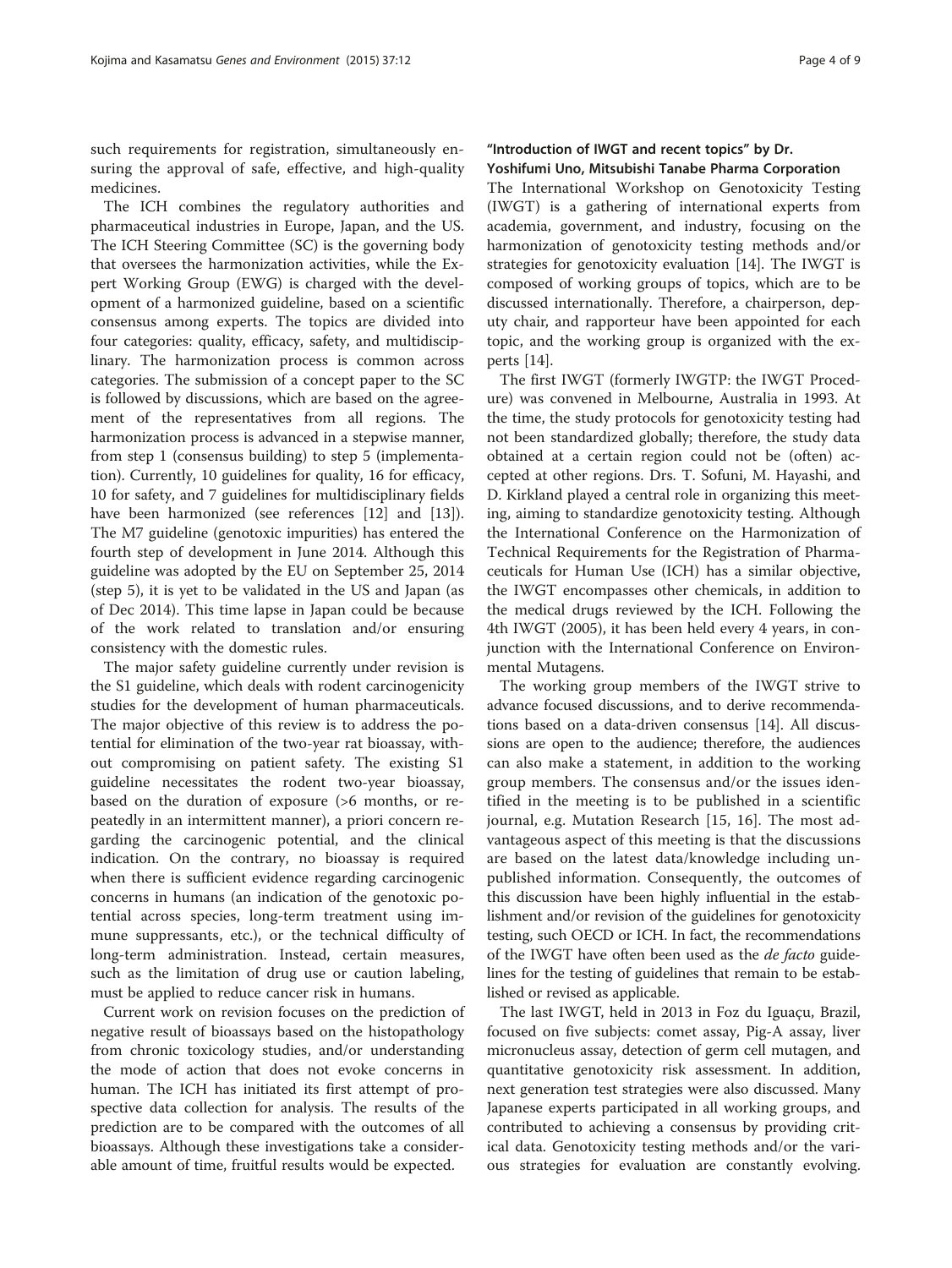Therefore, the importance of IWGT is growing, where expert scientists discuss the relevant topics based on the latest data, in regulatory science. The next IWGT has been scheduled in 2017 and is to be convened in Japan.

## "Introduction of Regulatory Science Working Group in JEMS and recent topics" by Dr. Masamitsu Honma, Division of Genetics & Mutagenesis, Biological Safety Research Center, NIHS

There is an increase in public concern regarding the safety of chemicals, such as food additives, pesticides, and industrial chemicals, used in foods and/or environment. The disaster at the Fukushima nuclear power plant induced the terror of developing cancer or hereditary diseases in the future among people. This rediscovered the fear of environmental carcinogens and the importance of ensuring the safety of chemicals in environment, among the people.

The Japanese Environmental Mutagen Society (JEMS) was established approximately 40 years ago, in order to adapt to the urgent need for the identification and evaluation of environmental mutagens, which emerged because of the drastic changes in environment during the period of high growth. Since then, JEMS has lead several research projects in this field, and has made an important contribution towards the identification and evaluation of mutagens. In addition, JEMS has also contributed to the establishment of the testing guidelines for genotoxicity evaluation, which is required for the approval of various regulations, for pharmaceuticals, pesticides, food additives, and industrial chemicals.

JEMS members must apply the results of their research or their experiences for the development of these guidelines, in order to assure the safety of the above chemicals based on sufficient scientific evidence, which would lead to a better society. This activity is considered as "regulatory science".

The regulatory science working group of JEMS was established in 2013. The expert JEMS members volunteering as a part of this group provide their comments or data on the drafting or revision of the testing guidelines (OECD, ICH, etc.). The initial 40 members consisted of 5 experts from universities/academia, 11 from public institutes, 9 from CROs, and 15 from the pharmaceutical/ chemical industries. With the revision or abolition of the existing OECD genotoxicity testing guidelines, the members of the working group often provide comments to format these to the current context [[17](#page-8-0)].

A new ICH guideline, M7, has been recently established to assess and manage the genotoxic impurities in pharmaceuticals [\[18\]](#page-8-0). This guideline is believed to define new approaches to facilitate a paradigm shift in genotoxicity evaluation. One such approach is the application of the Thresholds of Toxicological Concern (TTC), in order to determine the need for further risk assessment of impurities with low-level exposures. The acceptable limit of mutagenic impurity is 1.5 μg per person per day, which is considered a negligible risk (theoretical excess cancer risk of <1 in 100,000, over a lifetime of exposure). This criterion is derived from risk assessment, but not from hazard identification. Another approach is the acceptance of an in silico approach to address the mutagenic concern. The (quantitative) structure-activity relationship  $((Q)SAR)$  is a powerful *in silico* technique used to prioritize or screen chemicals during the development of pharmaceuticals [[19\]](#page-8-0). ICH-M7, however, considers the (Q)SAR to be a regulatory test assisting in decision making during hazard assessment. The absence of structural alerts from two complementary (Q)SAR methodologies (expert rule-based and statistical) would be sufficient to conclude that the impurity is of no mutagenic concern. Therefore, no further testing would be recommended. These provisions are expected to promote the trend from hazard identification to risk assessment, and from ordinary testing to intelligent system analysis.

In conclusion, the standard of regulatory science has been altered to adapt to the social demand of the age. There is a lot of discussion regarding the meaning of and need for regulatory science. However, according to his biased opinion, regulatory science can be considered as a "moral science", which provides the scientific basis for conforming to the current societal norms.

## "Problems assessing food's effect on human health" by Dr. Naoko Koizumi, former chairperson, Food Safety Commission of Japan

To assure food safety in Japan, the functions of risk assessment and risk management are separate and conducted by the Food Safety Commission of Japan (FSCJ) and other regulatory authorities. This may not be the best approach; there are pros and cons. One of the advantages is that hazard assessment is conducted in a scientific and neutral manner. Nevertheless, there are still various problems and/or challenges. From the viewpoint of public health, she has been involved in the assessment of food's effect on human health. She illustrated the problems found in the following areas relevant to risk assessment: 1) in the assessment of food's effect on human health, there are problems in each step of Plan-Do-Check-Act cycle; 2) the current operation of the FSCJ; 3) challenges in the future.

Finally she pointed out that there are many problems and challenges for improvement of these areas. She expects her talk will inspire the people involved to increase their awareness of these issues and address these concerns.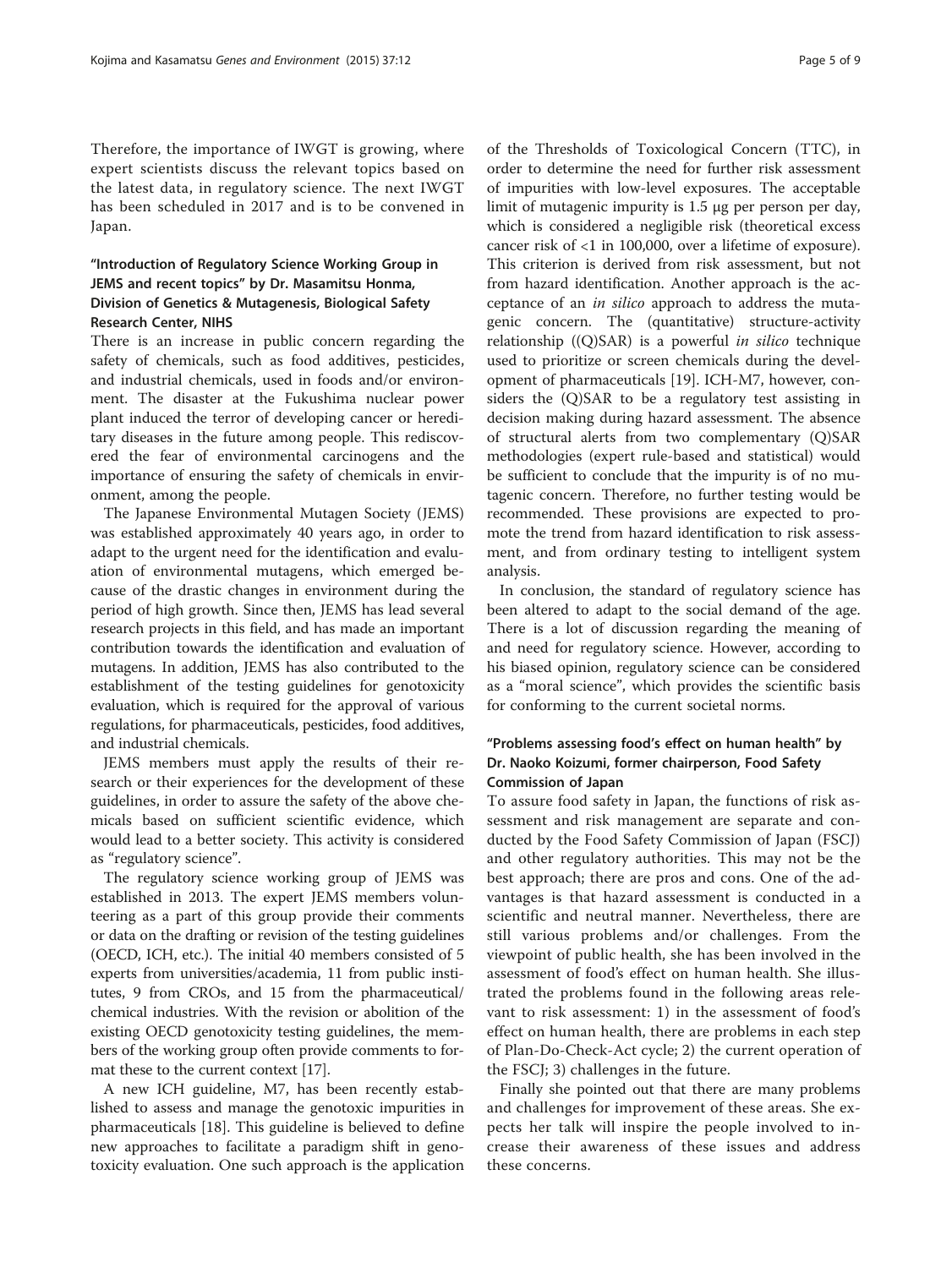## "Challenges for regulatory science in Japan" by Dr. Makoto Hayashi, Public Interest Incorporated Foundation BioSafety Research Center

"It is very easy to over- or underestimate risk, but very hard to make a rational assessment of risk." This comment was made by Professor Torahiko Terada, a famous novelist and scientist in physics and translated into English by Professor Sohei Kondo. Regulatory science should promote a rational assessment of risk. Although there are many challenges for regulatory science, the following are considered focus points.

## 1) Expand understanding of regulatory science

The first priority is to expand understanding of regulatory science among laypeople. He thinks understanding the following two ideas are particularly important for rational assessment: i) Hazard vs. Risk. Many people do not see the difference between these two words. For example, tobacco is hazardous material. However, if you do not smoke (i.e., no exposure), there is no risk; ii) Zero risk. We need to understand that any activity/substance possesses risk. Even oxygen, which is necessary for our life, poses a risk. Therefore, "zero risk" is not possible in reality and pursing it will result in increasing other risks.

### 2) Training of regulatory scientists

Risk can be considered a function of multiple factors, including hazard, exposure, target population, and more. There are many technical hurdles to overcome to draw conclusions. In relation to genotoxicity, considering the threshold is an important and difficult issue. Thus, risk assessment comprises various steps, and the assessor needs to review a large volume of information. However, there is no systematic training for regulatory scientists. Education of experts capable of risk assessment is urgent.

### 3) Risk communication

Communicating the outcome of risk assessment is also a key challenge for us. Relevant stakeholders are diverse and include consumers, producers, risk assessors, risk managers, and others. It is difficult to find an effective way to communicate with all the stakeholders. Nevertheless, communication will determine the success or failure of the risk assessment. We need to explore better approaches for communicating the risk.

#### 4) New initiatives

New projects or concepts, such as Tox21, AOP, RISK21, and Risk/Benefit analysis, have been initiated in

the field of regulatory science. These can offer breakthrough approaches to overcome the challenges described above. We need to watch the developments of these concepts closely or be involved in the development of such activities.

## "A key issue for risk assessment: threshold on carcinogenesis" by Dr. Shoji Fukushima, Japan Bioassay Research Center, Japan Industrial Safety & Health Association

In order to assess the risk associated with a carcinogen, the carcinogenicity of the target chemical must first be assessed. Based on an analysis of the exposure status, the possibility of tumor occurrence (risk assessment for carcinogenesis) can be assessed.

In general, a chemical elicits a biological response in a dose dependent manner. The upper-limit of the range in which no response is observed is called the threshold level. Therefore, in general toxicity analysis, it is critical to determine the threshold of a chemical to ensure safety. However, this raises the question regarding the methods for assessing carcinogenic risk. Thus far, no threshold level has been set for the evaluation of the safety of a carcinogen, especially that of a genotoxic carcinogen. However, this premise has not been scientifically proven.

Therefore, the carcinogenicity of various environmental carcinogens was analyzed in rats at low dose levels, based on the "weight of evidence" [[20\]](#page-8-0). Most genotoxic carcinogens or their metabolites covalently bind to DNA, forming adducts that lead to mutation. The initiated cells (mutated cells) proliferate to form pre-neoplastic lesions, such as GST-P positive foci, which further develop into tumor. This sequence of events is generally observed during chemical carcinogenesis. For example, 2-amino-3,8 dimethylimidazo[4,5-f]quinoxaline (MeIQx), which is found in cooked fish or meat, is known to provide a positive response to the Ames test and to induce tumors in the rat liver. Rats administered MeIQx at a wide range of doses (0.001–100 ppm) developed a MeIQx-DNA adduct (8-hydroxy-2′-deoxyguanosine (8-OHdG)) as an oxidative stress marker, and the GST-P positive foci, in an increasing order of dosage, in the liver. These markers did not express any detectable changes at the lowest dosage. This finding was indicative of the existence of a no-effect level.

N-nitrosodiethylamine (DEN) is known to form in the stomach because of the reaction between the ingested secondary amines and nitrites. DEN also provides a positive response to the Ames test and induces tumors in the rat liver. Big Blue rats administered with DEN for 16 weeks at a wide range of doses (0.0001–1 ppm) developed GST-P positive foci, as well as an elevated mutation frequency in the *lacI* gene, in an increasing order of dosage, in the liver.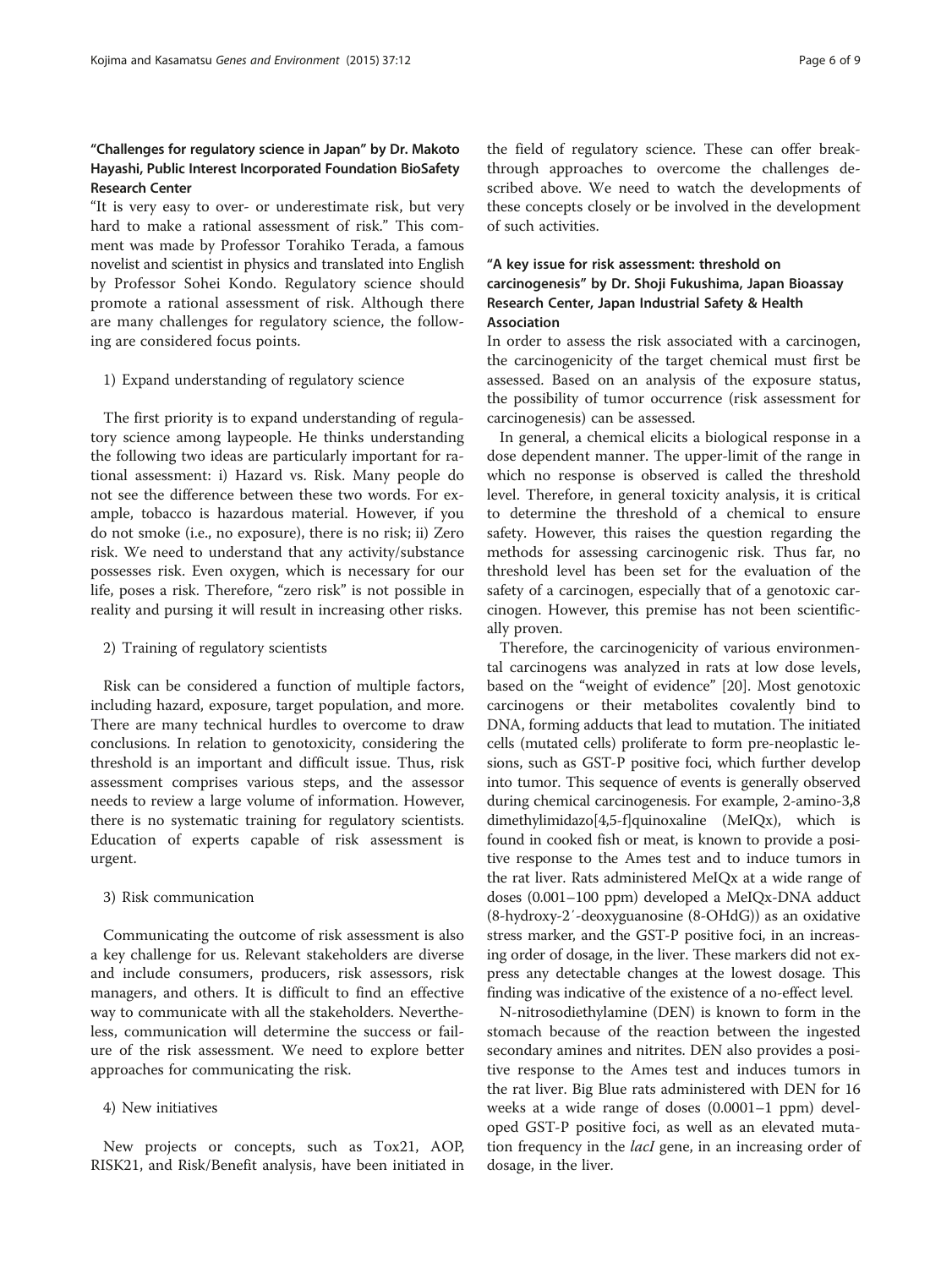Accordingly, Dr. Fukushima and his colleagues demonstrated that heterocyclic amines and/or nitrosamines, which gave a positive response in the Ames test, had a practical threshold level for carcinogenesis in rats.

Furthermore, an approach has been initiated by academia to evaluate the genotoxicity from a quantitative, rather than a traditional qualitative viewpoint [[21, 22](#page-8-0)]. The development of such an approach would lead to innovations in the risk assessment of genotoxic carcinogens.

## "Comparison of Japanese and overseas risk assessment committees" by Dr. Hiroshi Yamasaki, former Kwansei Gakuin University

In an increasingly globalized world, it is important to establish a consensus on the international risk assessment processes. He worked for the International Agency on Research on Cancer (IARC), and was involved in monograph meetings on the evaluation of carcinogens affecting humans. Further, on a request from the USA, he also joined the committee of the National Toxicology Program (NTP) for the evaluation of carcinogens as a scientific expert.

After returning to Japan, he had the opportunity to watch the discussions in the Food Safety Commission of Japan (FSCJ). Based on his experience, he compared the approaches of the FSCJ and similar organizations overseas (mainly the USA, Europe, and Australia) to identify preferred organizational structures for risk assessment.

The IARC and NTP are not organizations that address risk assessment; these organizations are involved in hazard identification. However, risk assessment begins with the identification and evaluation of hazards. Since scientific data necessary for risk assessment are also gathered and reviewed, the process of hazard evaluation is very important. While IARC and NTP do not address "potential" carcinogens, instead focusing on those identified by the "weight of scientific evidence," risk assessment needs to evaluate the "potential" of the carcinogen through the incorporation of various information, including exposure to the hazardous substance and the potential genetic susceptibility of the target population. In the USA, NTP conducts "hazard evaluation," while the Environmental Protection Agency (EPA) and the Food and Drug Administration (FDA) conduct "risk assessments." The FSCJ, founded ten years ago to secure food safety in Japan, conducts both hazard evaluation and risk assessment. In Europe, food risk assessment is conducted by the British Food Standards Agency (FSA) in England, the Federal Institute for Risk Assessment (BfR) in Germany, and the European Food Safety Authority (EFSA) for the European Union (EU). In Australia and New Zealand, the Food Standards Australia New Zealand (FSANZ) conducts risk assessment for food. From his survey on these organizations, the differences between the FSCJ and the overseas organizations include the following.

## 1) Evaluation period

The monograph meetings for the evaluation of potential human carcinogens at IARC are usually held for 7–8 days and reach a conclusion within that period. Generally, the evaluation meetings held at the NTP complete discussion and draw a conclusion within 2–3 days. The EFSA sets a period of 3–9 weeks from the start of evaluation to a conclusion and they adhere to this schedule. On the other hand, the FSCJ has no timeframe for reaching a conclusion; therefore, the discussion occasionally continues for a long period of time. In the case he watched, no conclusion has been reached on a potential carcinogen in the more than 10 years since the first discussion.

### 2) Data used for evaluation

As a rule, the IARC and NTP use only published scientific data for evaluation, and the EFSA focuses on published data. Meanwhile, the FSCJ, although they declare an emphasis on published data, often use unpublished data submitted by scientists commissioned by the government for evaluations.

#### 3) Cooperation with industries

Most of the above committees, except the FSCJ, select the members involved in the discussion from industry scientists or consultants. In general, an industry representative is knowledgeable about the issue and has data to add to the discussion. In the IARC and/or NTP, a few scientists from the industry participate in the process of evaluation; however, they do not have the authority to make judgments. Based on his experience, he believes including representatives from the industry is necessary for a fair evaluation.

Based on the differences identified above, he proposes that the FSCJ take the following actions to improve their risk assessment committees. First, the FSCJ needs to separate "solution-focused" from "problem-focused" discussions to allow conclusions using publically available scientific data to be reached by a pre-established target deadline. Second, the FSCJ needs to cooperate with all stakeholders, especially those from industry. Discussions that include other stakeholders will result in a fair and speedy evaluation.

## Panel discussion

Panel members included the following five lecturers of the symposium: Dr. Naoko Koizumi (NK), Dr. Makoto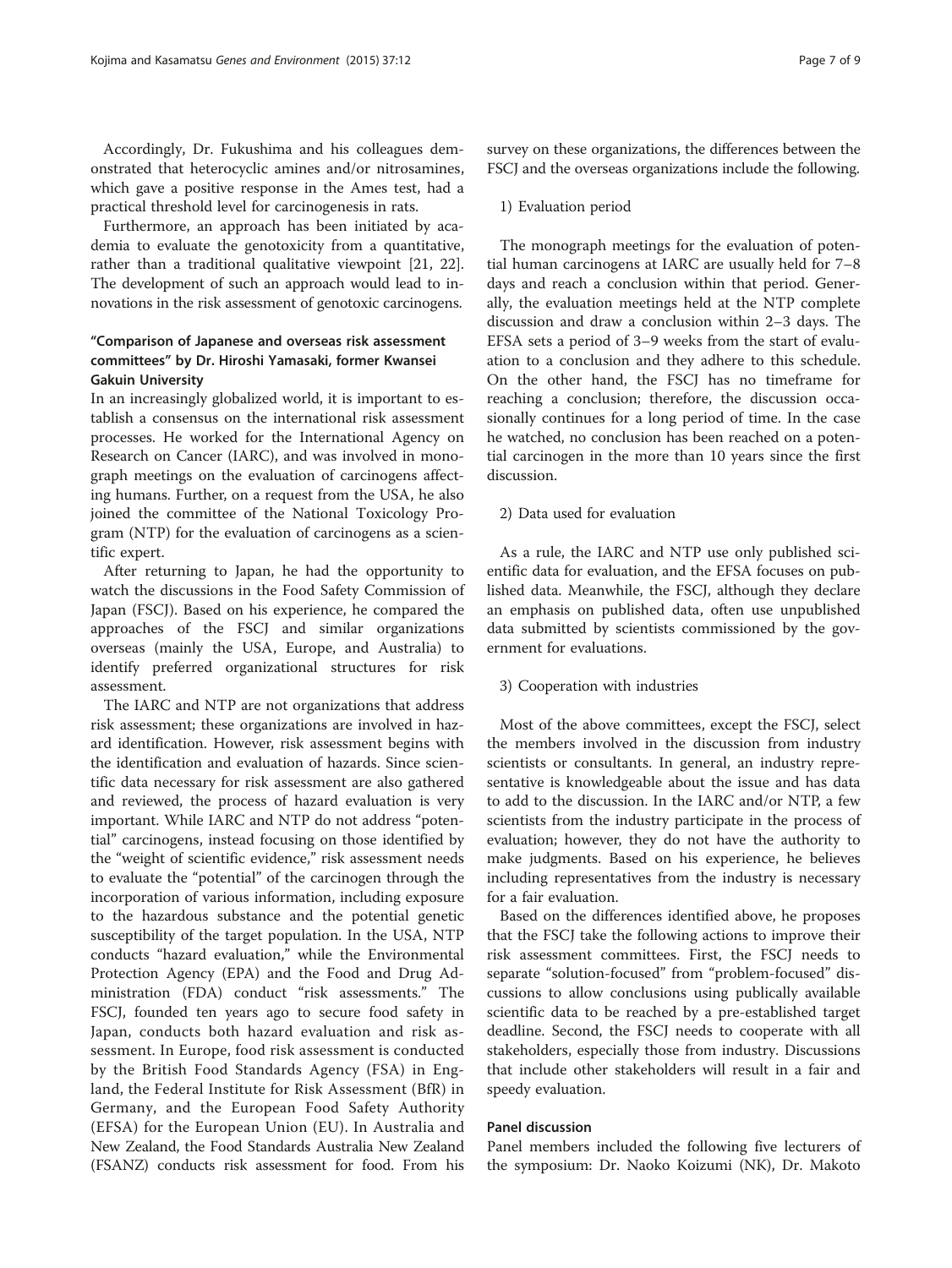<span id="page-7-0"></span>Hayashi (MH), Dr. Shoji Fukushima (SF), Dr. Jun Kanno (JK), and Dr. Hiroshi Yamasaki (HY). Moderator was Toshio Kasamatsu (TK). Details of the panel discussion are described in the Additional file 1.

## Conclusion

As many as 154 people participated in the symposium, based on the number of leaflets distributed. The participants were asked to answer a questionnaire; 57 answers were received in total from JEMS members (19; 33 %), and non-members (30; 53 %), and people who left no records (8; 14 %). This indicated that over half the participants were non-JEMS members. The feedback received included favorable ("Symposium was very interesting", "It was very helpful to obtain an overview of regulatory science", and "It was great to understand the difference between risk assessment and risk management"), as well unfavorable/critical ("Symposium did not fully focus on regulatory science", "There were few talks on the idea or the standard of regulatory science", and "Not showing vision for the specific measures adopted by JEMS towards the development of a young successor, including the potential of JEMS itself, or what JEMS can accomplish by approaching the government, etc.") comments.

An analysis of the symposium, based on the comments presented above, revealed the following points; the lectures presented the current achievements of JEMS, as well as the challenges that remain to be addressed; the important contribution made by JEMS towards the establishment of regulatory science was well recognized; on the other hand, basic framework regarding the assessment of genotoxicity has remained unchanged over the past decades. Regarding the final point, the Ames test, which was developed approximately 40 years ago, remains to be the golden standard in genotoxicity testing, despite the development and proposal of various new testing strategies for regulatory applications. Upon obtaining a positive result in the Ames test, the tested chemical would be treated as a mutagen. Alleged genotoxicity and/or carcinogenicity concerns have led to the setting of a high standard for regulatory decision making, regarding the safety of chemicals. Nevertheless, TTC, a novel concept explained by Dr. Honma, and the genotoxicity threshold model proposed by Dr. Fukushima et al., might provide the vital clue towards establishing novel frameworks for regulatory science.

The panel discussion also revealed important challenges to be overcome for the development of regulatory science in Japan. These include: 1) the lack of an established approach for the evaluation of safety of entire food, 2) the urgent need for development and appointment of young successors, and 3) the involvement of industry representative in evaluation, etc. There is no simple solution detailing the contribution of JEMS towards addressing these challenges, However, JEMS should be able to attractively present young scientists with challenges worth working on, as well as support their ideas for the establishment of new standards for regulatory science.

As the coordinators of the symposium, we are also attempting to contrive better ways to communicate the concept of regulatory science. Nevertheless, we believe it was a great opportunity to elicit interest in many members of the audience regarding regulatory science. As explained in the Introduction, the major objective of this symposium was to rediscover the role played by JEMS in the development and propagation of regulatory science, and to provide the people (including JEMS members) with an opportunity to discuss the meaning of regulatory science, and strategies for its development in Japan. Although there are several concepts clarifying the above issues, it would be helpful if all members of the audience, as well as the readers of this article, would attempt to clarify these points.

Based on a request in the questionnaire, the presentation materials of the lecturers have been up-loaded, with due permission, on the JEMS homepage [<http://www.j](http://www.j-ems.org/symposium/2014symposium.html)[ems.org/symposium/2014symposium.html>](http://www.j-ems.org/symposium/2014symposium.html). We hope that this would help understand regulatory science.

#### Additional file

#### [Additional file 1:](http://www.genesenvironment.com/content/supplementary/s41021-015-0012-x-s1.docx) Panel discussion (JEMS symposium 2014).

#### Competing interests

The authors declare that they have no competing interests.

#### Authors' contributions

Both HK and TK are the organizers of the symposium described in the manuscript. HK contributed to the writing one section and reviewing the manuscript. TK played a major role drafting and editing significant sections of this publication. Both authors read and approved the final manuscript.

#### Acknowledgements

We would like to express our sincere thanks to everyone who supported and attended the symposium.

#### Author details

<sup>1</sup> Japanese Center for the Validation of Alternative Methods, Division of Pharmacology, Biological Safety Research Center, National Institute of Health Sciences, Tokyo, Japan. <sup>2</sup>R&D - Safety Science Research, Kao Corporation, 2606 Akabane, Ichikai-Machi, Haga-Gun, Tochigi 321-3497, Japan.

### Received: 15 January 2015 Accepted: 17 March 2015 Published online: 30 July 2015

#### References

- 1. Takei A. ILSI Health and Environmental Sciences Institute (HESI), global leader in advancing translational science to create science-based solutions for a sustainable, healthier world. Genes Environ. 2015; 37:1.
- 2. Kanno J. Discussion on the boundary of risk assessment and risk management. Genes Environ. 2015; 37 (in press).
- 3. Uchiyama M. Regulatory science. Eishi-Shibu News. 1987;272:1–4 (in Japanese).
- 4. Tox 21. United States Environmental Protection Agency. 2015. <http://www.epa.gov/ncct/Tox21/> Accessed 08 Mar 2015.